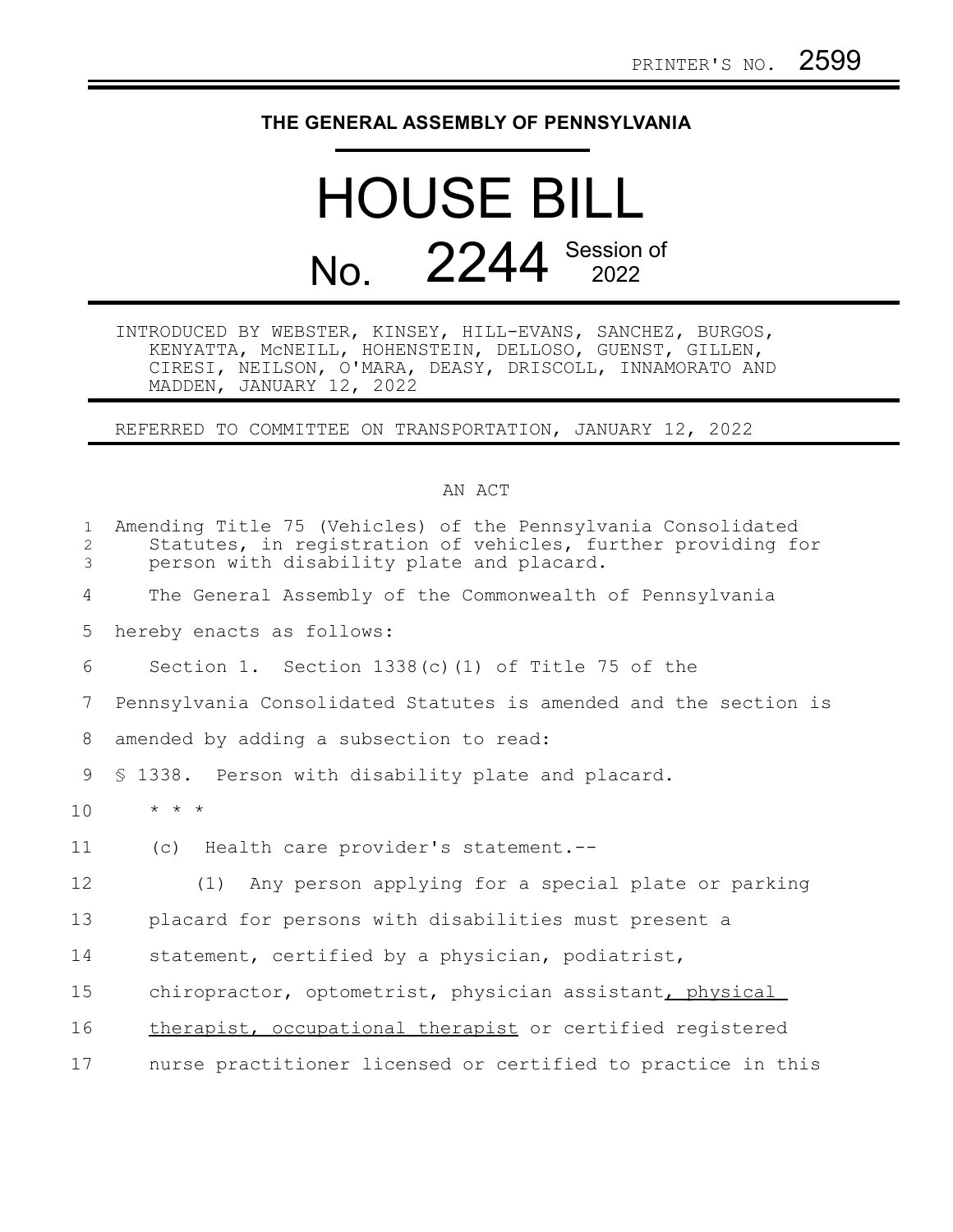| $\mathbf 1$  | Commonwealth or in a contiguous state, that the person with a |
|--------------|---------------------------------------------------------------|
| $\mathbf{2}$ | disability is disabled as provided in subsection (a).         |
| 3            | $\star$ $\star$ $\star$                                       |
| 4            | (c.3) Temporary placard program for health care               |
| 5            | facilities.--                                                 |
| 6            | Upon review and approval of an application for<br>(1)         |
| 7            | enrollment by a qualified health care facility, the           |
| 8            | department shall permit the health care facility to issue     |
| 9            | temporary disability parking placards directly to             |
| 10           | individuals. The department shall supply the health care      |
| 11           | facility with training and materials related to issuing,      |
| 12           | storing, ordering and returning placards. The following shall |
| 13           | apply:                                                        |
| 14           | The department shall determine the types of<br>(i)            |
| 15           | health care facilities that may qualify for enrollment. A     |
| 16           | qualified health care facility shall include, but may not     |
| 17           | be limited to, a hospital, medical specialist center and      |
| 18           | physical therapy center.                                      |
| 19           | (ii) Upon denial of an application for enrollment, a          |
| 20           | health care facility may appeal the departmental              |
| 21           | determination by requesting, within 10 days of the date       |
| 22           | of the determination, a formal hearing as prescribed by       |
| 23           | departmental requlations.                                     |
| 24           | (2) A temporary disability parking placard may be issued      |
| 25           | upon application by an individual to the health care          |
| 26           | facility. The department shall prescribe the form of the      |
| 27           | application. The application must include a statement signed  |
| 28           | by the individual asserting that the individual meets the     |
| 29           | qualifications of subsection (a).                             |
| 30           | (3) A health care provider shall electronically submit a      |
|              | 20220HB2244PN2599<br>$-2 -$                                   |